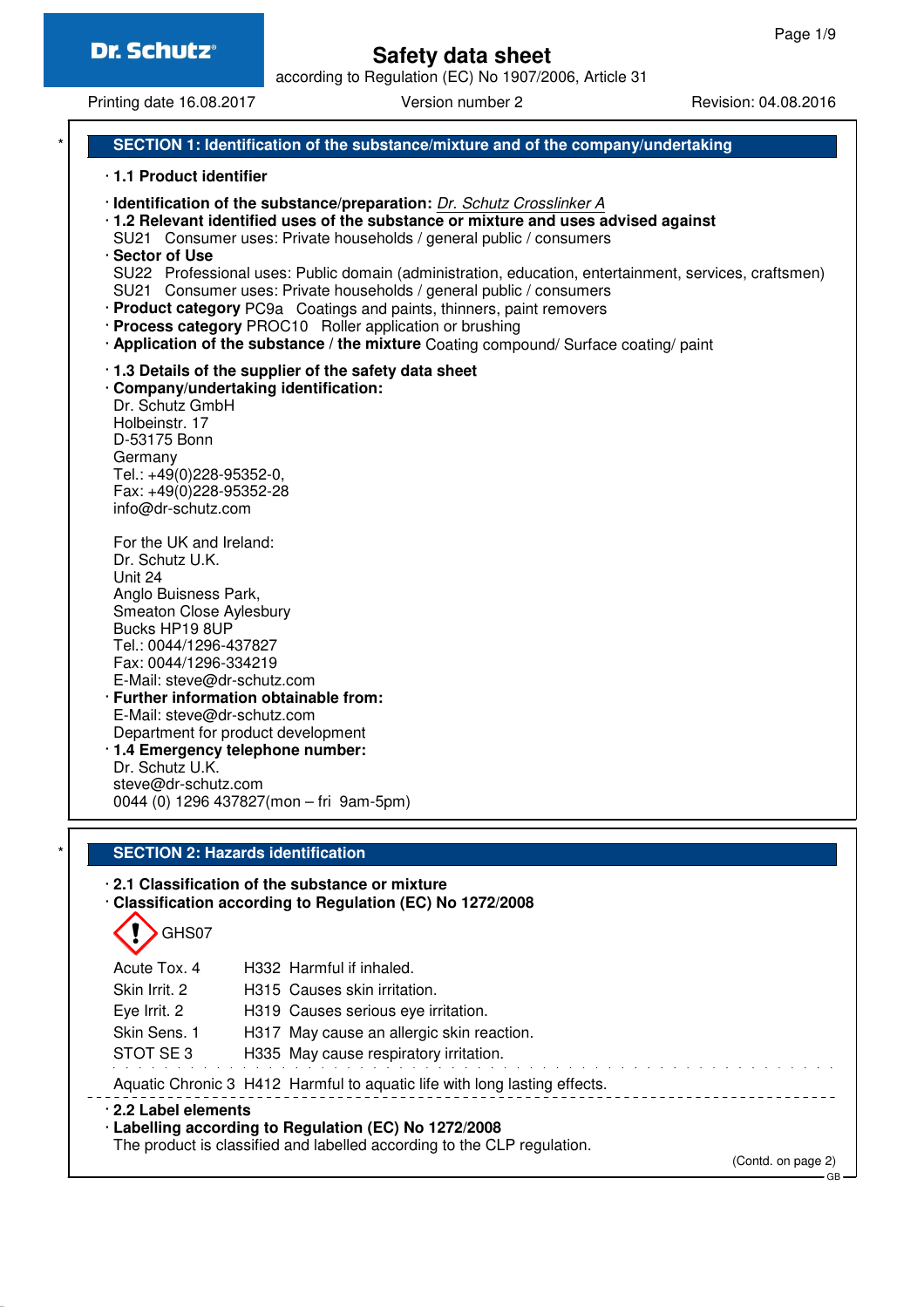GHS07

# **Safety data sheet**

according to Regulation (EC) No 1907/2006, Article 31

Printing date 16.08.2017 Version number 2 Revision: 04.08.2016

## **Identification of the substance/preparation:** Dr. Schutz Crosslinker A

(Contd. of page 1) · **Hazard pictograms** · **Signal word** Warning · **Hazard-determining components of labelling:** aliphatic polyisocyanate Hexamethylendiisocyanat-Oligomere 3-Isocyanatomethyl-3,5,5-trimethylcyclohexyl isocyanate, oligomers cyclohexyldimethylamine hexamethylene-di-isocyanate · **Hazard statements** H332 Harmful if inhaled. H315 Causes skin irritation. H319 Causes serious eye irritation. H317 May cause an allergic skin reaction. H335 May cause respiratory irritation. H412 Harmful to aquatic life with long lasting effects. · **Precautionary statements** P280 Wear protective gloves / eye protection. P362 Take off contaminated clothing. P405 Store locked up. P501 Dispose of contents/container in accordance with local/regional/national/international regulations. · **Additional information:** EUH204 Contains isocyanates. May produce an allergic reaction. · **2.3 Other hazards**

- · **Results of PBT and vPvB assessment**
- · **PBT:** Not applicable.
- · **vPvB:** Not applicable.

#### **SECTION 3: Composition/information on ingredients**

#### · **3.2 Chemical characterisation: Mixtures**

· **Description:** Mixture of substances listed below with nonhazardous additions.

| · Dangerous components:                                                                       |                                                                                                                                       |                    |
|-----------------------------------------------------------------------------------------------|---------------------------------------------------------------------------------------------------------------------------------------|--------------------|
| CAS: 666723-27-9<br>EC number: 679-494-0                                                      | aliphatic polyisocyanate<br>C Acute Tox. 4, H332; Skin Sens. 1, H317; STOT SE 3,<br>H335; Aquatic Chronic 3, H412                     | 50-100%            |
| CAS: 111109-77-4<br>ELINCS: 404-640-5                                                         | Di(propylene glycol) dimethyl ether<br>Skin Irrit. 2, H315; STOT SE 3, H335                                                           | 10-25%             |
| EC number: 931-274-8<br>Reg.nr.: 01-2119485796-17                                             | Hexamethylendiisocyanat-Oligomere<br>C Acute Tox. 4, H332; Skin Sens. 1, H317; STOT SE 3,<br>H335                                     | $5 - 10%$          |
| EC number: 931-312-3<br>Reg.nr.: 01-2119488734-24                                             | 3-Isocyanatomethyl-3,5,5-trimethylcyclohexyl isocyanate,<br>oligomers<br>C Acute Tox. 4, H332; Skin Sens. 1, H317; STOT SE 3,<br>H335 | $1 - 5%$           |
| CAS: 123-86-4<br>EINECS: 204-658-1<br>Index number: 607-025-00-1<br>Reg.nr.: 01-2119485493-29 | n-butyl acetate<br><b>Exam.</b> Liq. 3, H226, $\diamond$ STOT SE 3, H336                                                              | $1 - 5%$           |
|                                                                                               |                                                                                                                                       | (Contd. on page 3) |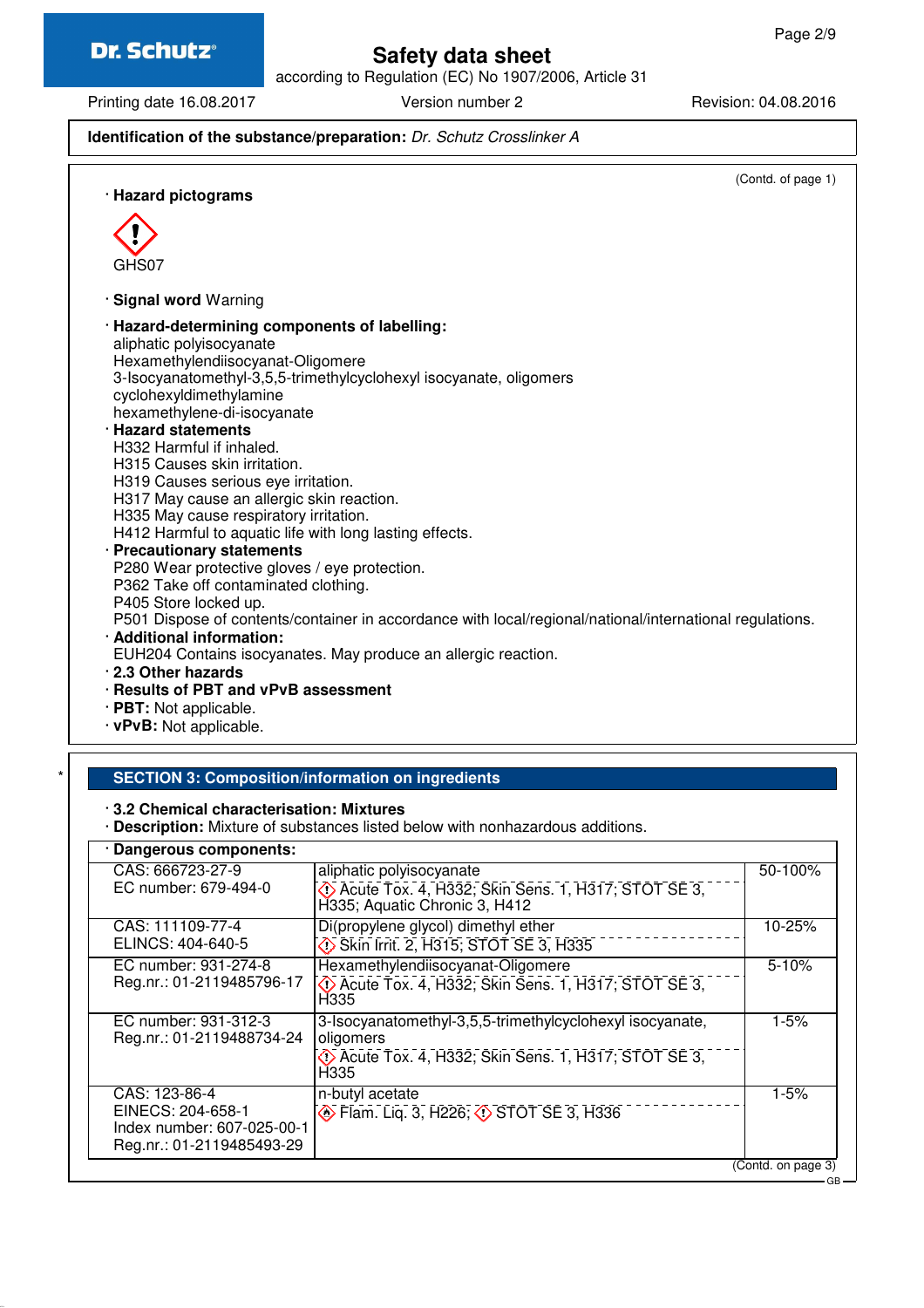according to Regulation (EC) No 1907/2006, Article 31

### **Identification of the substance/preparation:** Dr. Schutz Crosslinker A

|                            |                                                                                                                                                                     | (Contd. of page 2) |
|----------------------------|---------------------------------------------------------------------------------------------------------------------------------------------------------------------|--------------------|
| CAS: 9046-01-9             | poly(oxy-1,2-ethanediyl), α-tridecyl-ω-hydroxy-, phosphate<br>$\leftrightarrow$ Eye Dam. 1, H318; $\leftrightarrow$ Aquatic Chronic 2, H411; $\leftrightarrow$ Skin | ≥1-≤2.5%           |
|                            | Irrit. 2, H315                                                                                                                                                      |                    |
| CAS: 98-94-2               | cyclohexyldimethylamine                                                                                                                                             | ≥0.25-≤1%          |
| EINECS: 202-715-5          | <b>Elam.</b> Lig. 3, H226; <b>Acute Tox. 3, H301</b> ; Acute Tox. 3,                                                                                                |                    |
| Reg.nr.: 01-2119533030-60  | H311; Acute Tox. 3, H331; <> Met. Corr.1, H290; Skin Corr.<br>1B, H314; $\otimes$ Aquatic Chronic 2, H411                                                           |                    |
| CAS: 822-06-0              | hexamethylene-di-isocyanate                                                                                                                                         | ≥0.1-≤0.5%         |
| EINECS: 212-485-8          | Acute Tox. 1, H330; Besp. Sens. 1, H334; O Acute Tox.                                                                                                               |                    |
| Index number: 615-011-00-1 | 4, H302; Skin Irrit. 2, H315; Eye Irrit. 2, H319; Skin Sens. 1,                                                                                                     |                    |
| Reg.nr.: 01-2119457571-37  | H317; STOT SE 3, H335                                                                                                                                               |                    |
|                            | Additional information: For the wording of the listed hazard phrases refer to section 16.                                                                           |                    |

#### \* **SECTION 4: First aid measures**

· **4.1 Description of first aid measures**

- · **General information:** Immediately remove any clothing soiled by the product.
- · **After inhalation:**
	- Supply fresh air and to be sure call for a doctor.

In case of unconsciousness place patient stably in side position for transportation.

· **After skin contact:**

After each cleaning use treatment creams, for very dry skin greasy ointments.

Immediately wash with water and soap and rinse thoroughly.

· **After eye contact:**

Rinse opened eye for several minutes under running water. If symptoms persist, consult a doctor.

· **After swallowing:**

Call a doctor immediately.

Do not leave affected persons unattended.

Rinse out mouth and then drink plenty of water.

- · **4.2 Most important symptoms and effects, both acute and delayed**
- No further relevant information available.
- · **4.3 Indication of any immediate medical attention and special treatment needed**

No further relevant information available.

#### **SECTION 5: Firefighting measures**

#### · **5.1 Extinguishing media**

- · **Suitable extinguishing agents:**
- CO2, powder or water spray. Fight larger fires with water spray or alcohol resistant foam.
- · **For safety reasons unsuitable extinguishing agents:** Not applicable.
- · **5.2 Special hazards arising from the substance or mixture** Danger of forming toxic pyrolysis products.
- · **5.3 Advice for firefighters**
- · **Protective equipment:**

Do not inhale explosion gases or combustion gases.

Wear self-contained respiratory protective device.

· **Additional information**

Dispose of fire debris and contaminated fire fighting water in accordance with official regulations.

#### **SECTION 6: Accidental release measures**

· **6.1 Personal precautions, protective equipment and emergency procedures** Avoid contact with the eyes and skin. Do not inhale gases / fumes / aerosols.

Ensure adequate ventilation

(Contd. on page 4)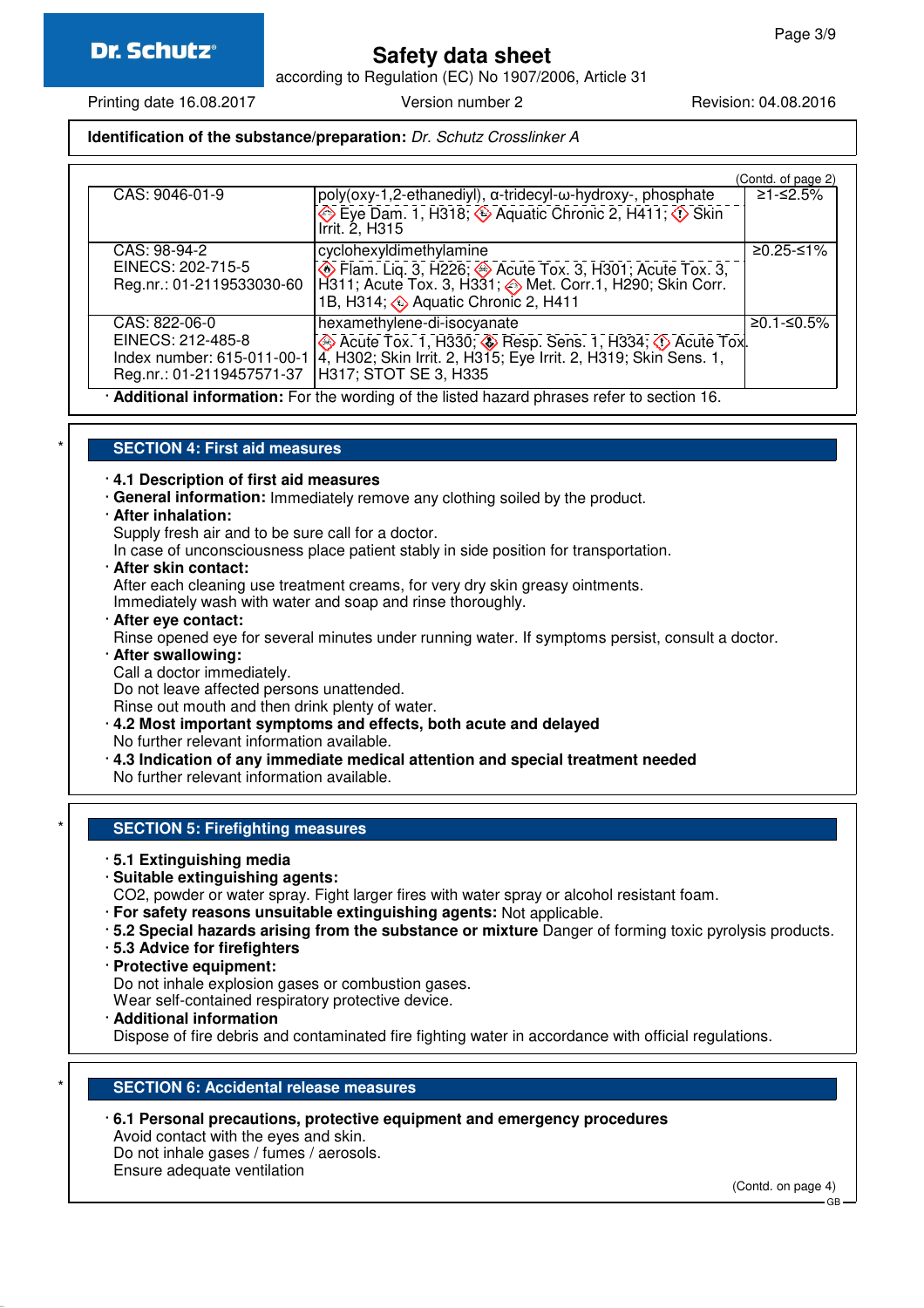**Dr. Schutz®** 

## **Safety data sheet**

according to Regulation (EC) No 1907/2006, Article 31

Printing date 16.08.2017 **Version number 2** Revision: 04.08.2016

### **Identification of the substance/preparation:** Dr. Schutz Crosslinker A

Do not eat, drink, smoke or sniff while working.

Immediately remove all soiled and contaminated clothing Wash hands before breaks and at the end of work.

(Contd. of page 3) · **6.2 Environmental precautions:** Inform respective authorities in case of seepage into water course or sewage system. Dilute with plenty of water. Do not allow to enter sewers/ surface or ground water. · **6.3 Methods and material for containment and cleaning up:** Absorb with liquid-binding material (sand, diatomite, acid binders, universal binders, sawdust). Ensure adequate ventilation. · **6.4 Reference to other sections** See Section 7 for information on safe handling. See Section 8 for information on personal protection equipment. See Section 13 for disposal information. **SECTION 7: Handling and storage** · **7.1 Precautions for safe handling** Follow instructions on the label and in the Technical Product Information Sheet. Avoid contact with the eyes and skin. Do not inhale gases / fumes / aerosols. Ensure good ventilation/exhaustion at the workplace. Prevent formation of aerosols. · **Information about fire - and explosion protection:** No special precautions are necessary if used correctly. · **7.2 Conditions for safe storage, including any incompatibilities** · **Storage:** · **Requirements to be met by storerooms and receptacles:** Store only in unopened original receptacles. · **Information about storage in one common storage facility:** Store away from foodstuffs. · **Further information about storage conditions:** Store under lock and key and out of the reach of children. Store receptacle in a well ventilated area. · **7.3 Specific end use(s)** No further relevant information available. **SECTION 8: Exposure controls/personal protection** · **Additional information about design of technical facilities:** No further data; see item 7. · **8.1 Control parameters** · **Exposure limit values: 123-86-4 n-butyl acetate** WEL Short-term value: 966 mg/m<sup>3</sup>, 200 ppm Long-term value:  $724 \text{ mg/m}^3$ , 150 ppm **822-06-0 hexamethylene-di-isocyanate** WEL Short-term value: 0.07 mg/m<sup>3</sup> Long-term value: 0.02 mg/m³ Sen; as -NCO · **Additional information:** The lists valid during the making were used as basis. · **8.2 Exposure controls** · **Occupational exposure controls:** · **General protective and hygienic measures:** Clean skin thoroughly immediately after handling the product.

(Contd. on page 5)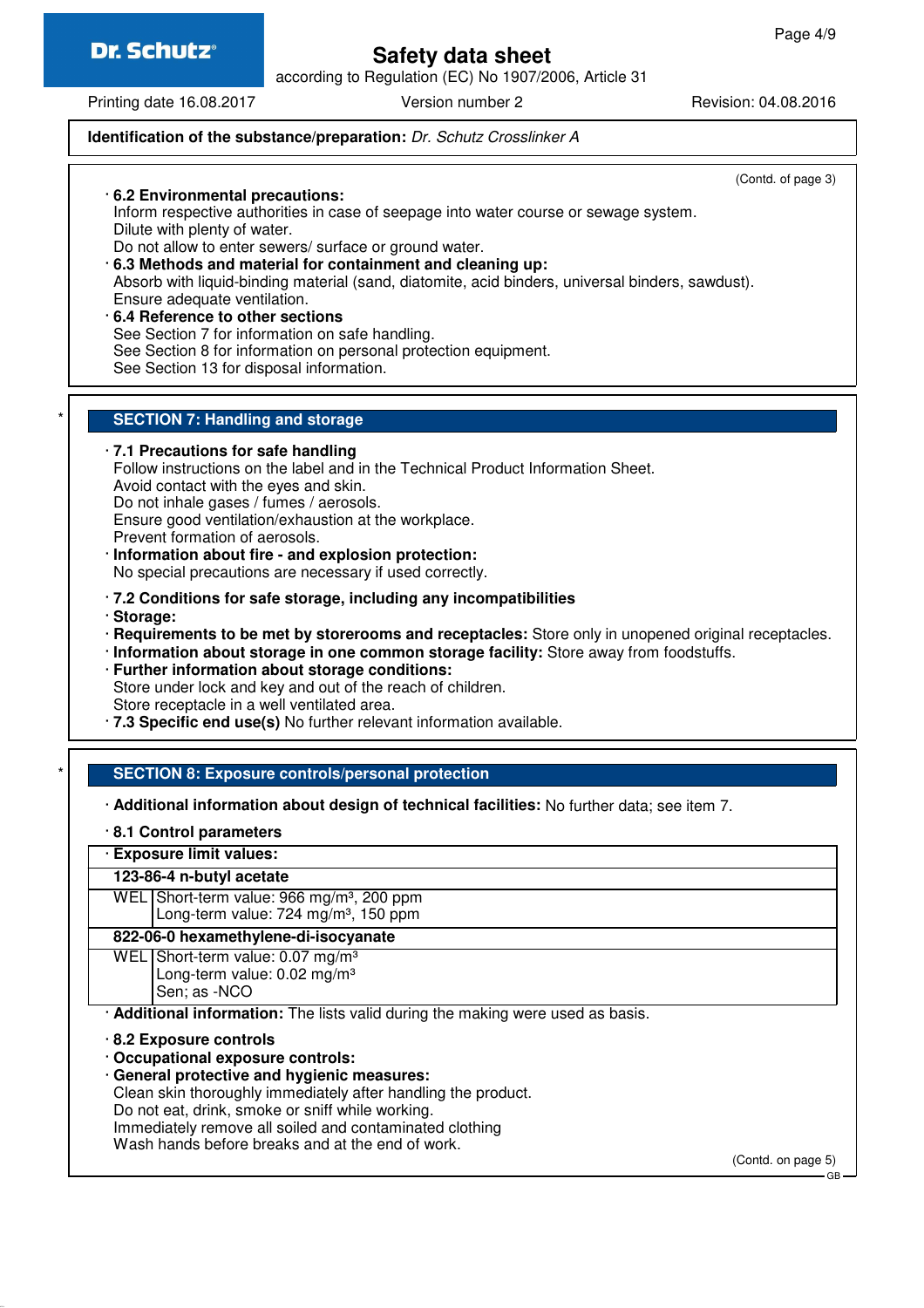**Dr. Schutz®** 

## **Safety data sheet**

according to Regulation (EC) No 1907/2006, Article 31

Printing date 16.08.2017 Version number 2 Revision: 04.08.2016

· **Respiratory protection:**

(Contd. of page 4)

### **Identification of the substance/preparation:** Dr. Schutz Crosslinker A

| In case of brief exposure or low pollution use respiratory filter device. In case of intensive or longer |                                                                                                                                                                                                                                                                                                                          |
|----------------------------------------------------------------------------------------------------------|--------------------------------------------------------------------------------------------------------------------------------------------------------------------------------------------------------------------------------------------------------------------------------------------------------------------------|
| exposure use self-contained respiratory protective device.<br>· Protection of hands:                     |                                                                                                                                                                                                                                                                                                                          |
|                                                                                                          |                                                                                                                                                                                                                                                                                                                          |
| Protective gloves                                                                                        |                                                                                                                                                                                                                                                                                                                          |
| preparation/ the chemical mixture.                                                                       | The glove material has to be impermeable and resistant to the product/ the substance/ the preparation.<br>Due to missing tests no recommendation to the glove material can be given for the product/ the                                                                                                                 |
| degradation                                                                                              | Selection of the glove material on consideration of the penetration times, rates of diffusion and the                                                                                                                                                                                                                    |
| · Material of gloves                                                                                     |                                                                                                                                                                                                                                                                                                                          |
| preparation/ the chemical mixture.                                                                       | The glove material has to be impermeable and resistant to the product/ the substance/ the preparation.<br>Due to missing tests no recommendation to the glove material can be given for the product/ the                                                                                                                 |
|                                                                                                          | The selection of the suitable gloves does not only depend on the material, but also on further marks of<br>quality and varies from manufacturer to manufacturer. As the product is a preparation of several<br>substances, the resistance of the glove material can not be calculated in advance and has therefore to be |
| checked prior to the application.<br>· Penetration time of glove material                                |                                                                                                                                                                                                                                                                                                                          |
|                                                                                                          | The exact break trough time has to be found out by the manufacturer of the protective gloves and has to                                                                                                                                                                                                                  |
| be observed.                                                                                             |                                                                                                                                                                                                                                                                                                                          |
| · Eye protection:                                                                                        |                                                                                                                                                                                                                                                                                                                          |
|                                                                                                          | Where there is a danger of the eyes coming into contact with splashes of liquid (i.e. when refilling larger<br>quantities), safety goggles according to EN 166 (i.e. goggles with side shields) are recommended.                                                                                                         |
|                                                                                                          |                                                                                                                                                                                                                                                                                                                          |
| <b>Body protection:</b> Light weight protective clothing                                                 |                                                                                                                                                                                                                                                                                                                          |
| · Limitation and supervision of exposure into the environment                                            |                                                                                                                                                                                                                                                                                                                          |
| Follow instructions for use, dosage and waste disposal.                                                  |                                                                                                                                                                                                                                                                                                                          |
|                                                                                                          |                                                                                                                                                                                                                                                                                                                          |
| <b>SECTION 9: Physical and chemical properties</b>                                                       |                                                                                                                                                                                                                                                                                                                          |
|                                                                                                          |                                                                                                                                                                                                                                                                                                                          |
| .9.1 Information on basic physical and chemical properties<br>· General Information                      |                                                                                                                                                                                                                                                                                                                          |
| · Appearance:                                                                                            |                                                                                                                                                                                                                                                                                                                          |
| Form:                                                                                                    | Fluid                                                                                                                                                                                                                                                                                                                    |
| Colour:                                                                                                  | Colourless                                                                                                                                                                                                                                                                                                               |
|                                                                                                          | Ester-like<br>Not determined.                                                                                                                                                                                                                                                                                            |
| · Odour:<br>· Odour threshold:<br>pH-value:                                                              |                                                                                                                                                                                                                                                                                                                          |
|                                                                                                          | Not applicable.                                                                                                                                                                                                                                                                                                          |
| Change in condition                                                                                      | Undetermined.                                                                                                                                                                                                                                                                                                            |
| Melting point/freezing point:<br>Initial boiling point and boiling range: Undetermined.                  |                                                                                                                                                                                                                                                                                                                          |
| · Flash point:                                                                                           | 62°C (Seta Flash Closed Cup)                                                                                                                                                                                                                                                                                             |
| · Flammability (solid, gas):                                                                             | Undetermined.                                                                                                                                                                                                                                                                                                            |
| · Ignition temperature:                                                                                  | 165°C                                                                                                                                                                                                                                                                                                                    |
| <b>Decomposition temperature:</b>                                                                        | Not determined.                                                                                                                                                                                                                                                                                                          |
| · Auto-ignition temperature:                                                                             | Product is not selfigniting.                                                                                                                                                                                                                                                                                             |
| · Explosive properties:                                                                                  | Product does not present an explosion hazard.                                                                                                                                                                                                                                                                            |
|                                                                                                          | (Contd. on page 6)                                                                                                                                                                                                                                                                                                       |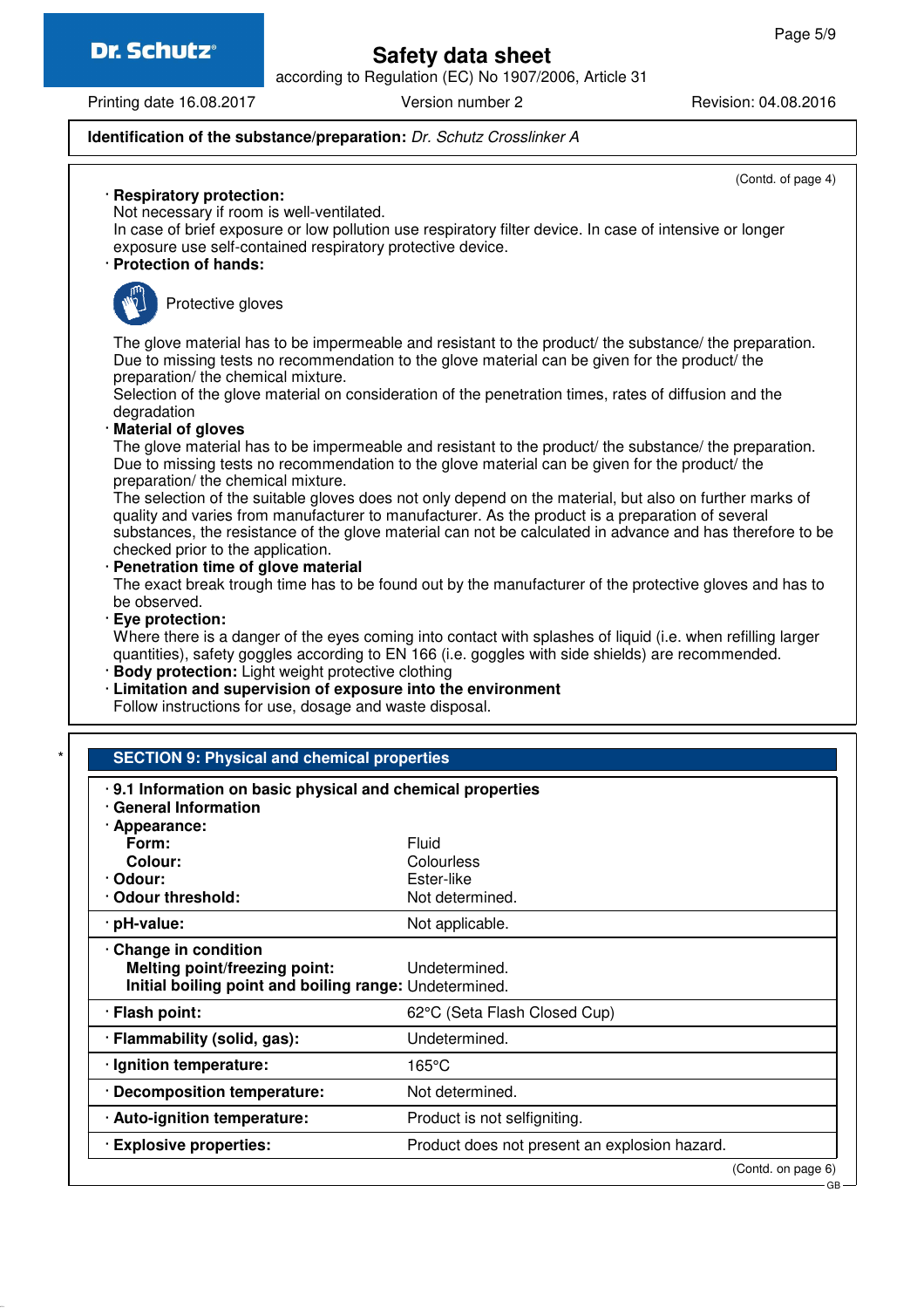according to Regulation (EC) No 1907/2006, Article 31

Printing date 16.08.2017 Version number 2 Revision: 04.08.2016

#### **Identification of the substance/preparation:** Dr. Schutz Crosslinker A

|                                           | (Contd. of page 5)                         |
|-------------------------------------------|--------------------------------------------|
| <b>Explosion limits:</b>                  |                                            |
| Lower:                                    | $0.9$ Vol %                                |
| Upper:                                    | $0.0$ Vol %                                |
| · Vapour pressure:                        | Not determined.                            |
| Density at 20°C:                          | $1.098$ g/cm <sup>3</sup>                  |
| · Relative density                        | Not determined.                            |
| · Vapour density                          | Not determined.                            |
| <b>Evaporation rate</b>                   | Not determined.                            |
| · Solubility in / Miscibility with        |                                            |
| water:                                    | Fully miscible.                            |
| · Partition coefficient: n-octanol/water: | Not determined.                            |
| · Viscosity:                              |                                            |
| Dynamic:                                  | Not determined.                            |
| Kinematic at 20°C:                        | 73s (DIN 53211/4)                          |
| · Solvent content:                        |                                            |
| <b>Organic solvents:</b>                  | 18.1%                                      |
| VOC (EC)                                  | 18.10 $%$                                  |
| .9.2 Other information                    | No further relevant information available. |

#### **SECTION 10: Stability and reactivity**

· **10.1 Reactivity** see section "Possibility of hazardous reactions".

· **10.2 Chemical stability** No information available.

- · **Conditions to avoid:** No decomposition if used and stored according to specifications.
- · **10.3 Possibility of hazardous reactions** No dangerous reactions known.
- · **10.4 Conditions to avoid** No further relevant information available.
- · **10.5 Incompatible materials:**

Reacts with alcohols, amines, aqueous acids and alkalis.

Reacts with water gently forming carbon dioxide. In case of moisture access pressure build-up and danger of bursting in closed packings.

· **10.6 Hazardous decomposition products:** Danger of forming toxic pyrolysis products.

#### **SECTION 11: Toxicological information**

- · **11.1 Information on toxicological effects**
- · **Acute toxicity**
- Harmful if inhaled.

### · **LD/LC50 values relevant for classification:**

#### **822-06-0 hexamethylene-di-isocyanate**

Oral LD50 738 mg/kg (rat) Dermal LD50 593 mg/kg (rat)

- · **Primary irritant effect:**
- · **Skin corrosion/irritation**
- Causes skin irritation.
- · **Serious eye damage/irritation**
- Causes serious eye irritation.
- · **Respiratory or skin sensitisation**
- May cause an allergic skin reaction.
- · **Repeated dose toxicity** Undetermined.

(Contd. on page 7)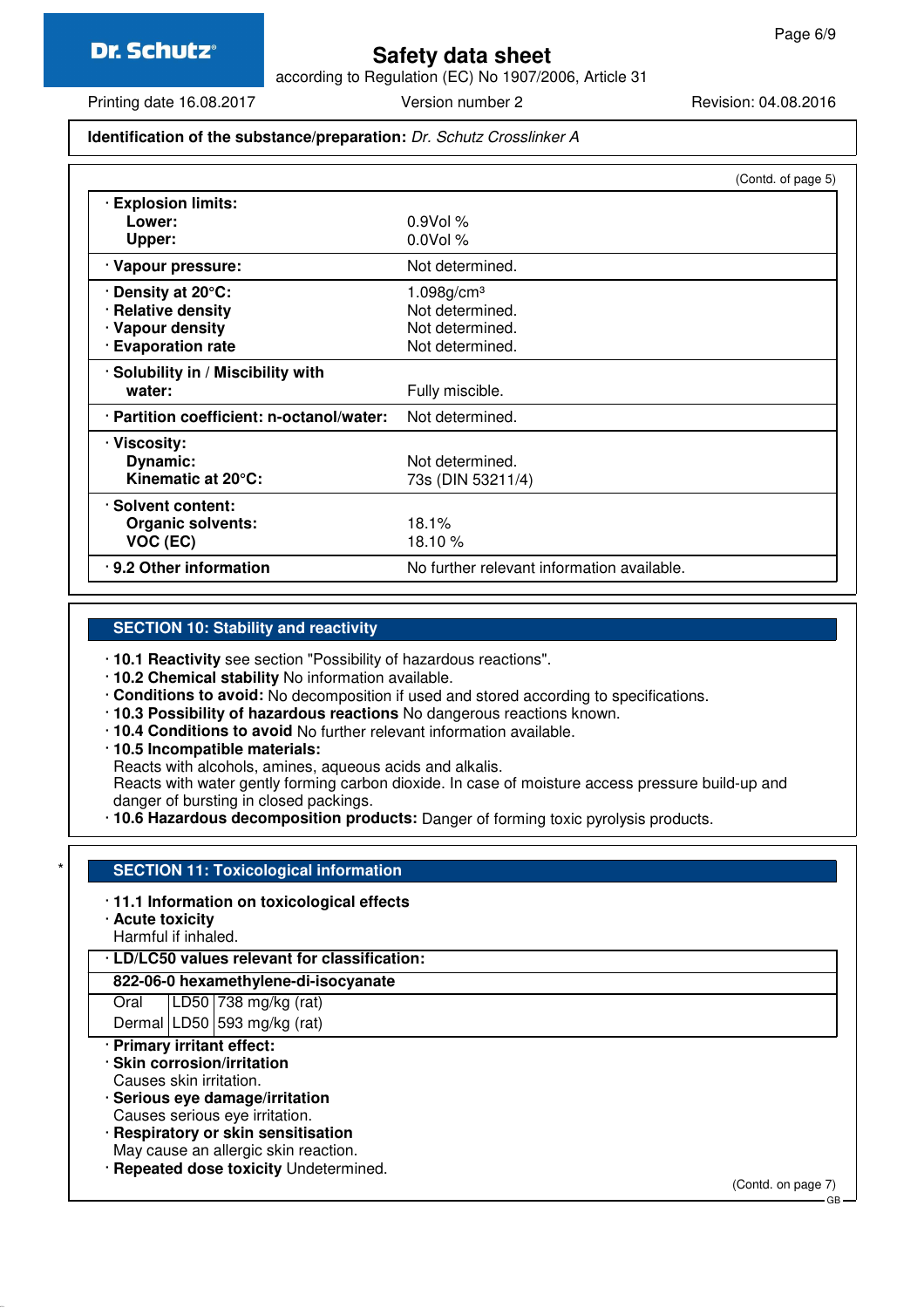according to Regulation (EC) No 1907/2006, Article 31

Printing date 16.08.2017 Version number 2 Revision: 04.08.2016

**Identification of the substance/preparation:** Dr. Schutz Crosslinker A

(Contd. of page 6)

- · **CMR effects (carcinogenity, mutagenicity and toxicity for reproduction)** Undetermined.
- · **Germ cell mutagenicity** Based on available data, the classification criteria are not met.
- · **Carcinogenicity** Based on available data, the classification criteria are not met.
- · **Reproductive toxicity** Based on available data, the classification criteria are not met.
- · **STOT-single exposure**
- May cause respiratory irritation.
- · **STOT-repeated exposure** Based on available data, the classification criteria are not met.
- · **Aspiration hazard** Based on available data, the classification criteria are not met.

#### **SECTION 12: Ecological information**

- · **12.1 Toxicity**
- · **Aquatic toxicity:** Undetermined.
- · **12.2 Persistence and degradability** The solvent is biodegradable.
- · **12.3 Bioaccumulative potential** Undetermined.
- · **12.4 Mobility in soil** No further relevant information available.
- · **Ecotoxical effects:**
- · **Remark:** Harmful to fish
- · **Additional ecological information:**
- · **General notes:**

Water hazard class 2 (German Regulation) (Self-assessment): hazardous for water Do not allow product to reach ground water, water course or sewage system. Danger to drinking water if even small quantities leak into the ground. Harmful to aquatic organisms

- · **12.5 Results of PBT and vPvB assessment**
- · **PBT:** Not applicable.
- · **vPvB:** Not applicable.
- · **12.6 Other adverse effects** No further relevant information available.

#### **SECTION 13: Disposal considerations**

#### · **13.1 Waste treatment methods**

· **Recommendation**

Disposal must be made according to official regulations.

Must not be disposed together with household garbage. Do not allow product to reach sewage system.

#### · **European waste catalogue**

08 01 11\* | waste paint and varnish containing organic solvents or other hazardous substances 08 05 01<sup>\*</sup> waste isocyanates

#### · **Uncleaned packaging:**

· **Recommendation:**

Empty contaminated packagings thoroughly. They may be recycled after thorough and proper cleaning. Packagings that may not be cleansed are to be disposed of in the same manner as the product.

· **Recommended cleansing agents:** Water, if necessary together with cleansing agents.

| <b>SECTION 14: Transport information</b>         |      |                              |
|--------------------------------------------------|------|------------------------------|
| $\cdot$ 14.1 UN-Number<br>· ADR, ADN, IMDG, IATA | Void |                              |
| 14.2 UN proper shipping name                     |      |                              |
| · ADR, ADN, IMDG, IATA                           | Void |                              |
|                                                  |      | (Contd. on page 8)<br>$\cap$ |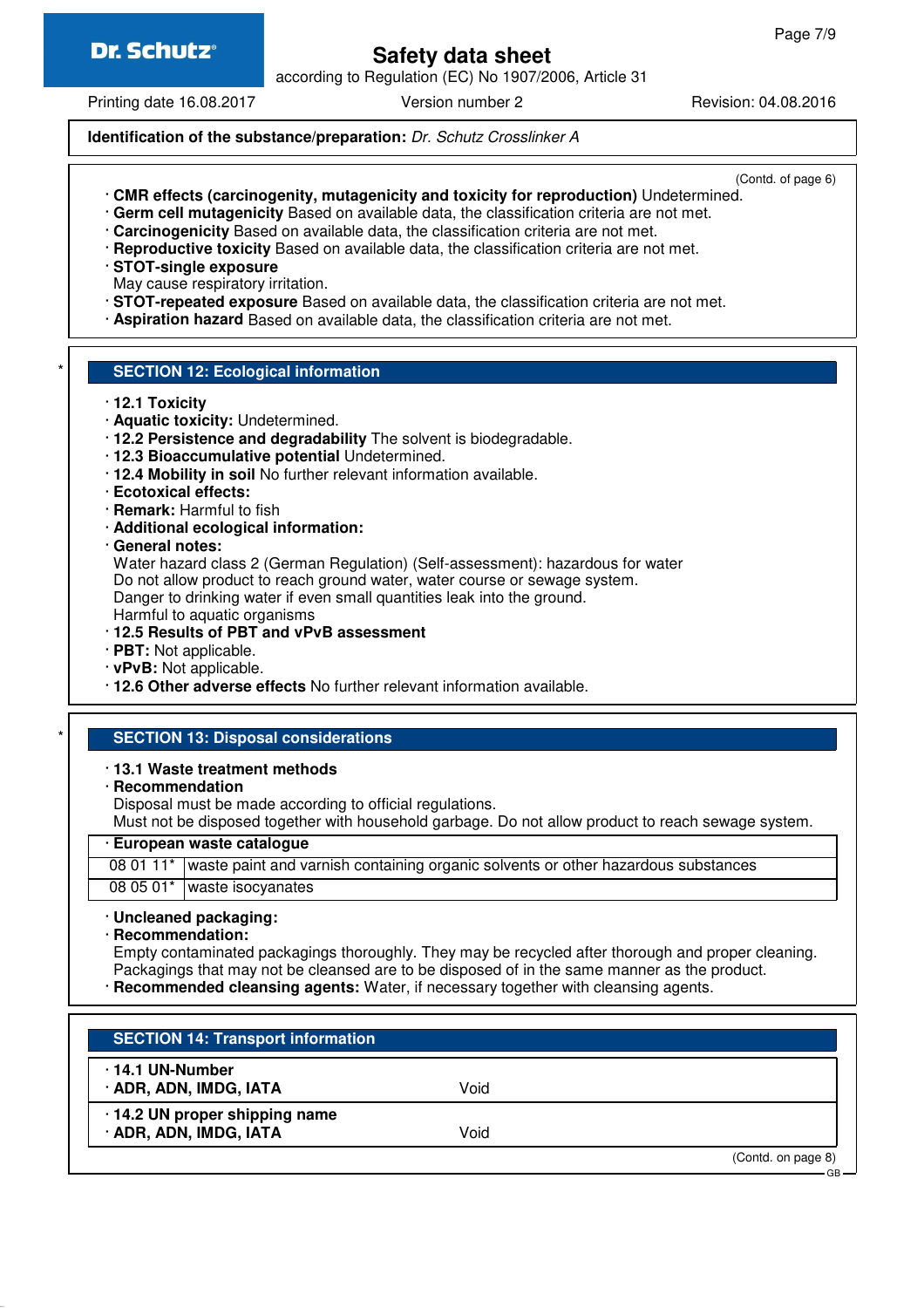according to Regulation (EC) No 1907/2006, Article 31

Printing date 16.08.2017 Version number 2 Revision: 04.08.2016

#### **Identification of the substance/preparation:** Dr. Schutz Crosslinker A

|                 | (Contd. of page 7)                               |
|-----------------|--------------------------------------------------|
|                 |                                                  |
| Void            |                                                  |
| Void            |                                                  |
| No.             |                                                  |
| Not applicable. |                                                  |
| Not applicable. |                                                  |
| Void            |                                                  |
|                 | .14.7 Transport in bulk according to Annex II of |

#### **SECTION 15: Regulatory information**

· **15.1 Safety, health and environmental regulations/legislation specific for the substance or mixture**

- · **Directive 2012/18/EU**
- · **Named dangerous substances ANNEX I** None of the ingredients is listed.
- · **REGULATION (EC) No 1907/2006 ANNEX XVII** Conditions of restriction: 3

#### · **National regulations:**

· **Information about limitation of use:**

Employment restrictions concerning juveniles must be observed.

Employment restrictions concerning pregnant and lactating women must be observed. People who suffer from allergies, asthma, chronic or recurring respiratory illnesses should not be deployed in any process using the product.

#### · **Other regulations, limitations and prohibitive regulations**

Other regulations (EC): Directive 2004/42/EC

· **15.2 Chemical safety assessment:** A Chemical Safety Assessment has not been carried out.

#### **SECTION 16: Other information**

This information is based on our present knowledge. However, this shall not constitute a guarantee for any specific product features and shall not establish a legally valid contractual relationship.

#### · **Relevant phrases**

- H226 Flammable liquid and vapour.
- H290 May be corrosive to metals.
- H301 Toxic if swallowed.
- H302 Harmful if swallowed.
- H311 Toxic in contact with skin.
- H314 Causes severe skin burns and eye damage.
- H315 Causes skin irritation.
- H317 May cause an allergic skin reaction.
- H318 Causes serious eye damage.
- H319 Causes serious eye irritation.
- H330 Fatal if inhaled.
- H331 Toxic if inhaled.
- H332 Harmful if inhaled.
- H334 May cause allergy or asthma symptoms or breathing difficulties if inhaled.
- H335 May cause respiratory irritation.
- H336 May cause drowsiness or dizziness.

(Contd. on page 9)